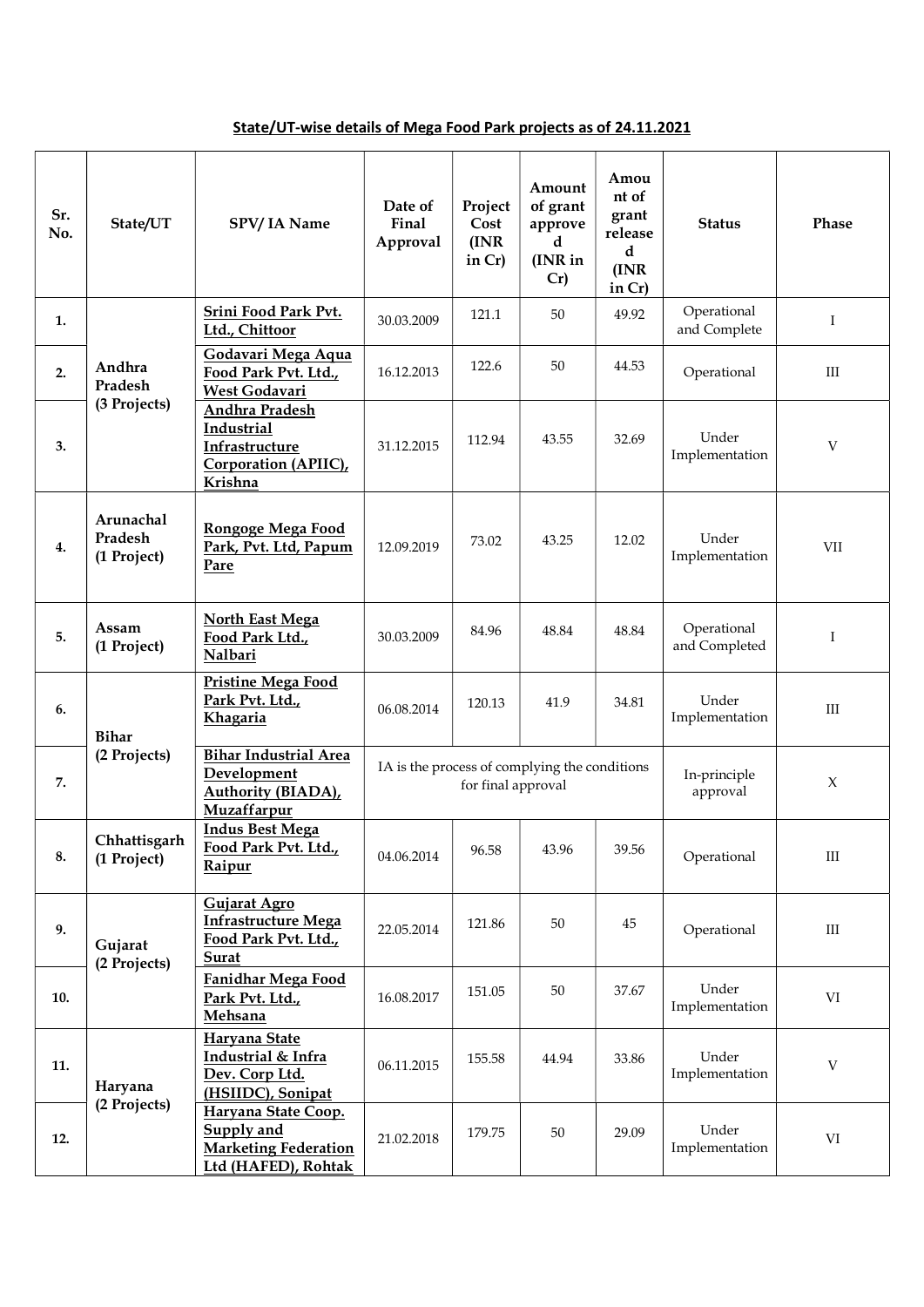| Sr.<br>No. | State/UT                           | SPV/IA Name                                                                                   | Date of<br>Final<br>Approval | Project<br>Cost<br>(INR)<br>in $Cr$ ) | Amount<br>of grant<br>approve<br>d<br>(INR in<br>Cr) | Amou<br>nt of<br>grant<br>release<br>d<br>(INR)<br>in Cr) | <b>Status</b>               | Phase                     |
|------------|------------------------------------|-----------------------------------------------------------------------------------------------|------------------------------|---------------------------------------|------------------------------------------------------|-----------------------------------------------------------|-----------------------------|---------------------------|
| 13.        | Himachal<br>Pradesh<br>(1 Project) | <b>Cremica Food Park</b><br>Pvt. Ltd., Una                                                    | 06.08.2014                   | 107.34                                | 50                                                   | 45                                                        | Operational                 | $\rm III$                 |
| 14.        | <b>J&amp;K</b><br>(1 Project)      | <b>RFK Greens Food</b><br>Park Pvt. Ltd.,<br>Pulwama                                          | 19.02.2014                   | 79.43                                 | 50                                                   | 29.09                                                     | Under<br>Implementation     | III                       |
| 15.        | Karnataka                          | <b>Integrated Food Park</b><br>Pvt. Ltd., Tumkur                                              | 29.03.2011                   | 144.33                                | 50                                                   | 48.72                                                     | Operational<br>and Complete | $\bf I$                   |
| 16.        | (2 Projects)                       | Favorich Infra Pvt.<br>Ltd., Mandya                                                           | 19.12.2017                   | 113.83                                | 50                                                   | 28.57                                                     | Under<br>Implementation     | VI                        |
| 17.        | Kerala                             | Kerala State<br><b>Industrial Dev Corpt</b><br>Ltd. (KSIDC),<br>Alappuzha                     | 27.11.2015                   | 129.15                                | 50                                                   | 37.8                                                      | Under<br>Implementation     | V                         |
| 18.        | (2 Projects)                       | Kerala Industrial<br>Infra. Development<br>Corpt. (KINFRA),<br>Palakkad                       | 27.11.2015                   | 102.13                                | 40.57                                                | 38.82                                                     | Operational                 | V                         |
| 19.        | Madhya<br>Pradesh<br>(2 Projects)  | <b>Indus Mega Food</b><br>Park Pvt. Ltd.,<br>Khargoan                                         | 27.08.2012                   | 131.28                                | 50                                                   | 49.37                                                     | Operational<br>and Complete | $\mathbf{I}$              |
| 20.        |                                    | <b>Avantee Mega Food</b><br>Park Pvt. Ltd., Dewas                                             | 31.12.2015                   | 144.12                                | 50                                                   | 40                                                        | Operational                 | V                         |
| 21.        |                                    | Paithan Mega Food<br>Park Pvt. Ltd.,<br>Aurangabad                                            | 08.03.2013                   | 124.52                                | 48.82                                                | 43.93                                                     | Operational                 | $\mathbf I$               |
| 22.        | Maharshtra<br>(3 Projects)         | <b>Satara Mega Food</b><br>Park Pvt. Ltd., Satara                                             | 06.08.2014                   | 139.33                                | 50                                                   | 45                                                        | Operational                 | $\mathop{\rm III}$        |
| 23.        |                                    | Wardha Mega Food<br>Park Pvt. Ltd, Wardha                                                     | 13.01.2016                   | 92.36                                 | 50                                                   | 15                                                        | Under<br>Implementation     | $\ensuremath{\mathbf{V}}$ |
| 24.        | Manipur<br>(1 Project)             | <b>Manipur Food</b><br><b>Industries</b><br>Corporation Ltd.,<br>Kakching, Manipur            | 29.01.2020                   | 81.83                                 | 43.25                                                | 7.49                                                      | Under<br>Implementation     | VIII                      |
| 25.        | Meghalaya<br>(1 Project)           | Meghalaya Industrial<br>Development<br>Corporation Ltd.<br>(MIDC), North Garo<br><b>Hills</b> | 23.11.2021                   | 65.86                                 | 47.42                                                | $\mathbf{0}$                                              | Under<br>Implementation     | IX                        |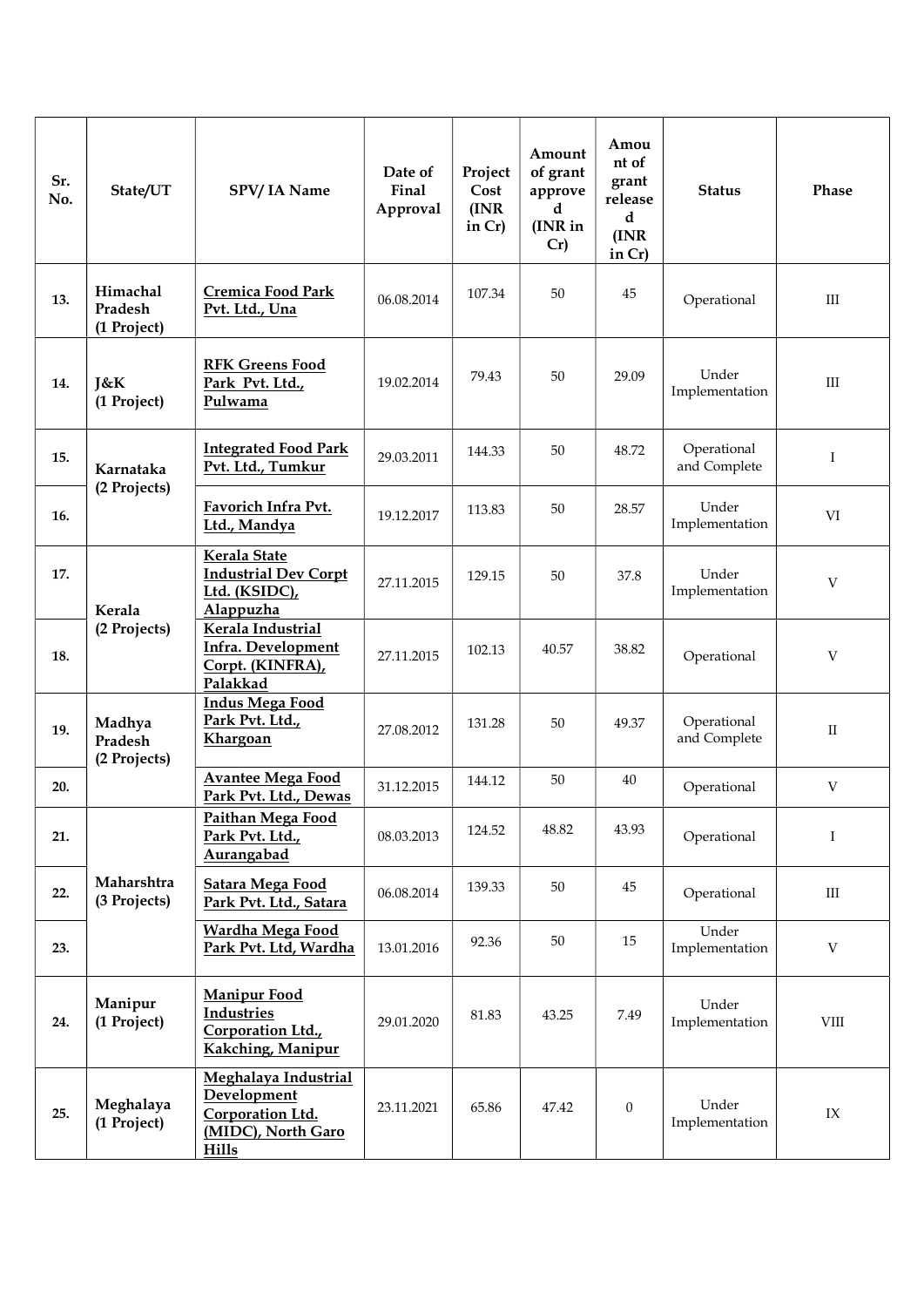| Sr.<br>No. | State/UT                         | SPV/IA Name                                                                         | Date of<br>Final<br>Approval                                         | Project<br>Cost<br>(INR)<br>in $Cr$ ) | Amount<br>of grant<br>approve<br>d<br>(INR in<br>Cr) | Amou<br>nt of<br>grant<br>release<br>$\mathbf d$<br>(INR)<br>in $Cr$ ) | <b>Status</b>            | Phase       |
|------------|----------------------------------|-------------------------------------------------------------------------------------|----------------------------------------------------------------------|---------------------------------------|------------------------------------------------------|------------------------------------------------------------------------|--------------------------|-------------|
| 26.        | Mizoram<br>(1 Project)           | Zoram Mega Food<br>Park Pvt. Ltd.,<br>Kolasib                                       | 10.06.2015                                                           | 75.2                                  | 50                                                   | 44.24                                                                  | Operational              | IV          |
| 27.        | Nagaland<br>(1 Project)          | DoysAgri Resources<br>Pvt. Ltd., Dimapur,<br>Nagaland                               | 16.08.2017                                                           | 71.79                                 | 50                                                   | 29.78                                                                  | Under<br>Implementation  | VI          |
| 28.        | Odisha<br>(2 Projects)           | Odisha Industrial<br>Infrastructure<br>Development<br>Corporation (IDCO),<br>Khurda | 06.11.2015                                                           | 121.95                                | 50                                                   | 37.8                                                                   | Under<br>Implementation  | V           |
| 29.        |                                  | <b>MITS Mega Food</b><br>Park Ltd., Rayagada                                        | 16.04.2012                                                           | 87.88                                 | 45.94                                                | 44.95                                                                  | Operational              | $\rm II$    |
| 30.        |                                  | <b>International Mega</b><br>Food Park Ltd.,<br>Fazilka, Punjab                     | 25.05.2011                                                           | 130.38                                | 50                                                   | 45                                                                     | Operational              | $\mathbf I$ |
| 31.        | Punjab<br>(3 Projects)           | Punjab Agro<br>Industries<br>Corporation Ltd.,<br>(PAIC) Ludhiana                   | 27.11.2015                                                           | 117.61                                | 50                                                   | 37.62                                                                  | Under<br>Implementation  | V           |
| 32.        |                                  | <b>Sukhjit Mega Food</b><br>Park & Infra Ltd.<br>Kapurthala                         | 06.11.2015                                                           | 107.83                                | 48.7                                                 | 38.76                                                                  | Operational              | V           |
| 33.        | Rajasthan                        | <b>Greentech Mega Food</b><br>Park Pvt. Ltd., Ajmer                                 | 19.02.2014                                                           | 119.82                                | 49.88                                                | 44.9                                                                   | Operational              | $\rm III$   |
| 34.        | (2 Projects)                     | <b>Shree Ram Mega</b><br>Food Park Pvt. Ltd.,<br><b>Bikaner</b>                     | SPV is the process of complying the conditions<br>for final approval |                                       |                                                      |                                                                        | In-principle<br>approval | $\chi$      |
| 35.        | <b>Tamil Nadu</b><br>(1 Project) | Tamil Nadu State<br><b>Agricultural</b><br>Marketing Board,<br>Tirunelveli          | 23-Jun-2021                                                          | 77                                    | 23.64                                                | $\boldsymbol{0}$                                                       | Under<br>Implementation  | IX          |
| 36.        | Telangana<br>(2 Projects)        | <b>Smart Agro Food</b><br>Park Pvt. Ltd.,<br>Nizamabad                              | 10.06.2015                                                           | 108.95                                | 50                                                   | 45                                                                     | Operational              | IV          |